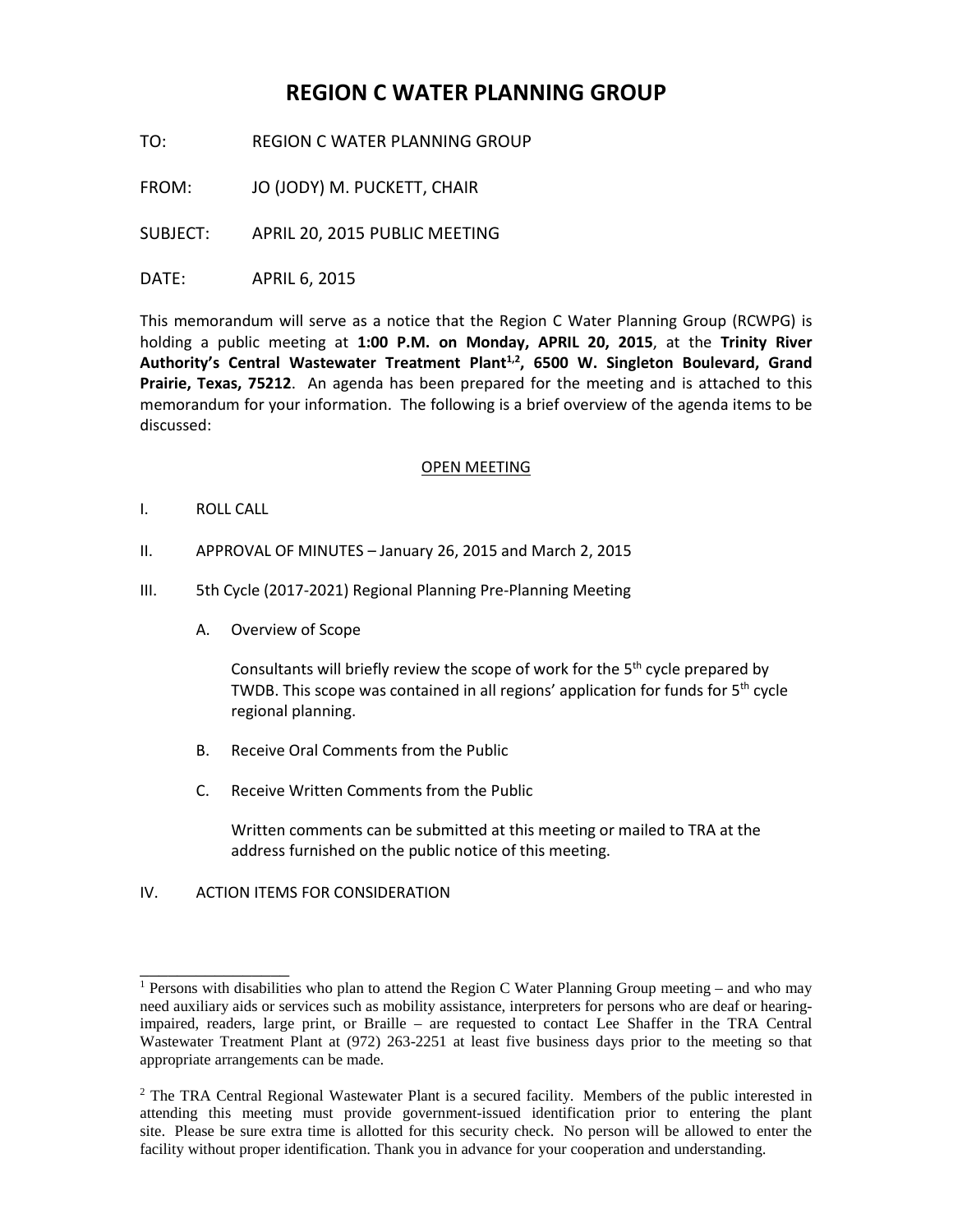A. Consider Approval/Adoption of *2016 Initially Prepared Region C Water Plan* (IPP) and Authorization for TRA to Submit IPP to TWDB by May 1 Deadline.

Consultants will present Chapter summaries and major recommended strategies from the Initially Prepared Plan. RCWPG will consider approval and adoption of the IPP and consider authorizing TRA to submit IPP to TWDB by deadline. This item requires approval of at least 2/3 of total membership.

B. Consider Approval/Adoption of Confidential Information Related to Emergency Interconnects and Authorization for TRA to Submit Information to TWDB by May 1 Deadline.

Based on recommendations and approval from Task 7 Subcommittee, authorize TRA to submit to TWDB under separate cover the confidential information obtained regarding existing and potential emergency interconnects. This submission will be done in accordance with Texas Administrative Code, Chapter 31, Section 357.42(d) and Section 7.3 of the Regional Water Planning Guidelines (Exhibit C).

C. Consider Approving Date for IPP Public Hearing and Authorizing TRA to Post 30-day Public Notice

Region C is required to hold a Public Hearing to take public comment on the Initially Prepared Plan. Public Hearing is tentatively set for Wednesday, June 24, 2015 at 7pm at the Bob Duncan Center in Arlington. RCWPG will consider approving this date and time.

D. Consider Approval of Request to TWDB to perform the Socioeconomic Analysis of Unmet Water Needs in Region C

A required element of the Final Regional Plan is a Socioeconomic Analysis of Not meeting water needs. TWDB will perform this analysis if required. RCWPG will consider approving a request to TWDB to perform such analysis.

E. Consider Approval and Adoption of Minor Amendment to the *2011 Region C Plan,*  Related to Changes to Conservation Water Management Strategies for Bedford and Consider Authorizing TRA to submit Adopted Amendment to TWDB for approval consideration by TWDB Board

Bedford is requesting a Minor Amendment to the *2011 Region C Water Plan* to include a conservation strategy and cost for water main replacement and automated meter reading upgrades. Bedford is seeking this amendment in order to qualify for SWIFT financing for this conservation project. TWDB has determined that this qualifies as a Minor Amendment. RCWPG will consider approval of this minor amendment. If approved, TWDB will revise the 2012 State Water Plan to include this project.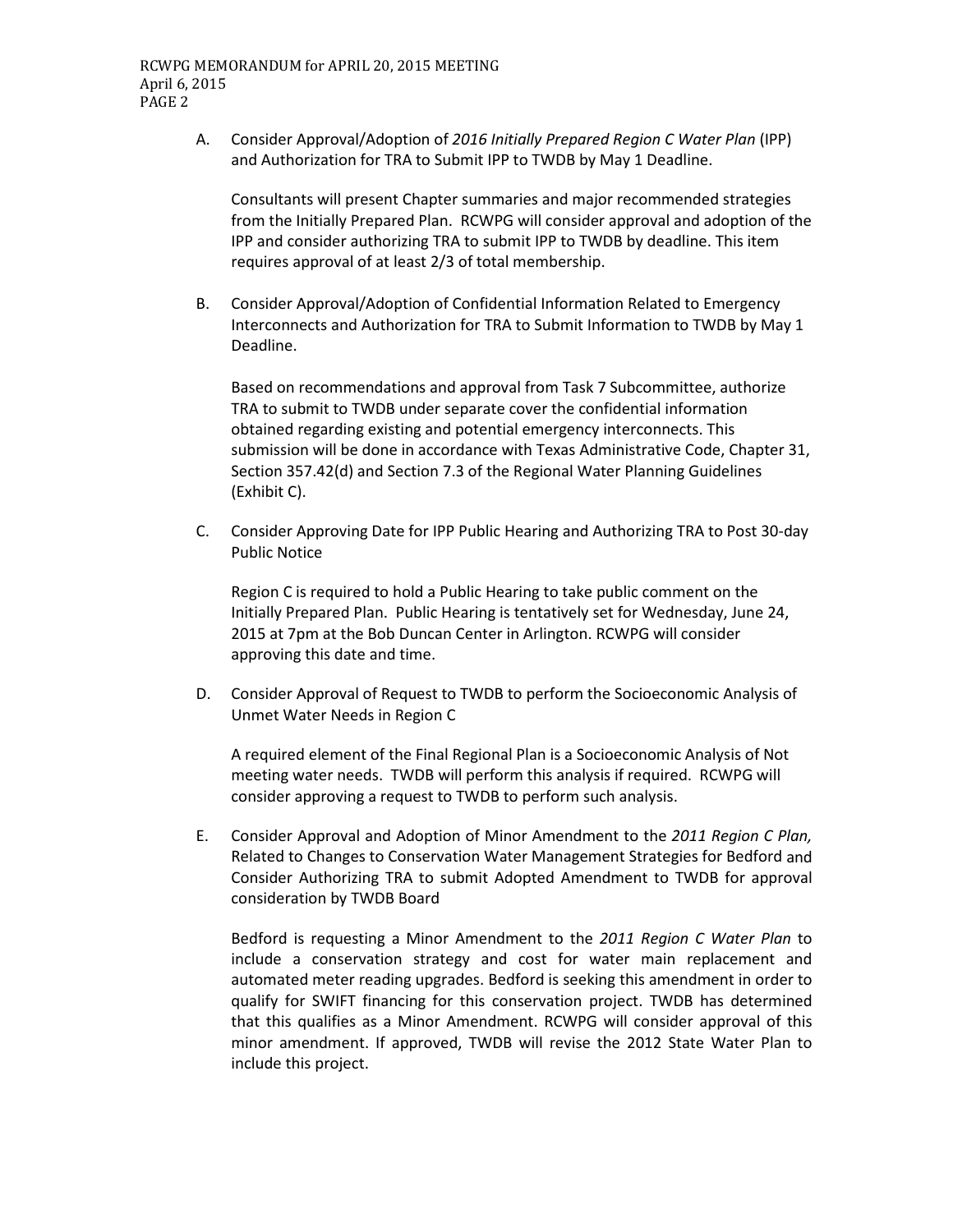F. Consider Approval and Adoption of Minor Amendment to the *2011 Region C Plan,*  Related to Changes to Conservation Water Management Strategies for Fort Worth and Consider Authorizing TRA to submit Adopted Amendment to TWDB for approval consideration by TWDB Board

Fort Worth is requesting a Minor Amendment to the 2011 Region C Water Plan to include a conservation strategy and cost for an automated meter infrastructure project. Fort Worth is seeking this amendment in order to qualify for SWIFT financing for this conservation project. TWDB has determined that this qualifies as a Minor Amendment. RCWPG will consider approval of this minor amendment. If approved, TWDB will revise the 2012 State Water Plan to include this project.

G. Ratify Amendment Number 7 of Contract Between TWDB and TRA that was fully executed on February 23, 2015 Related to the 2016 Region C Water Plan

On January 26<sup>th</sup> RCWPG authorized TRA to amend contract with TWDB, but amendment was not yet available for review. This contract amendment was executed on February 23<sup>rd</sup> and RCWPG will now consider ratifying this contract amendment.

H. Consider Authorizing TRA to Amend Contract with FNI (Amendment Number 7)

TRA needs to amend the contract with FNI to reflect all changes contained in Contract Amendment Number 7 between TWDB and TRA. RCWPG will consider authorizing TRA to execute this contract amendment.

I. Consider Appointment of a Region C Sub-Committee on SWIFT Prioritization

Over the summer, consultants will be working on the Prioritization of projects from the 2016 Region C Water Plan for the purposes of SWIFT Funding. A Sub-Committee is needed to provide direction and input to this process. Final prioritization is due to TWDB by December 1, 2015 with the Final 2016 Region C Plan.

J. Consider Approval of May 2015 Newsletter

Consider allowing approval of the May 2015 Newsletter to be performed via email by RCWPG at a later date. Article topics include: Preliminary recommendations presented in Initially Prepared Plan, Opportunity for public comment at public hearing, schedule for remainder of  $4<sup>th</sup>$  round of planning.

#### V. DISCUSSION ITEMS

A. Schedule Update

Consultants will provide an update on the Regional Planning schedule.

B. TCEQ Notification that a Watermaster is Being Considered in the Red River Basin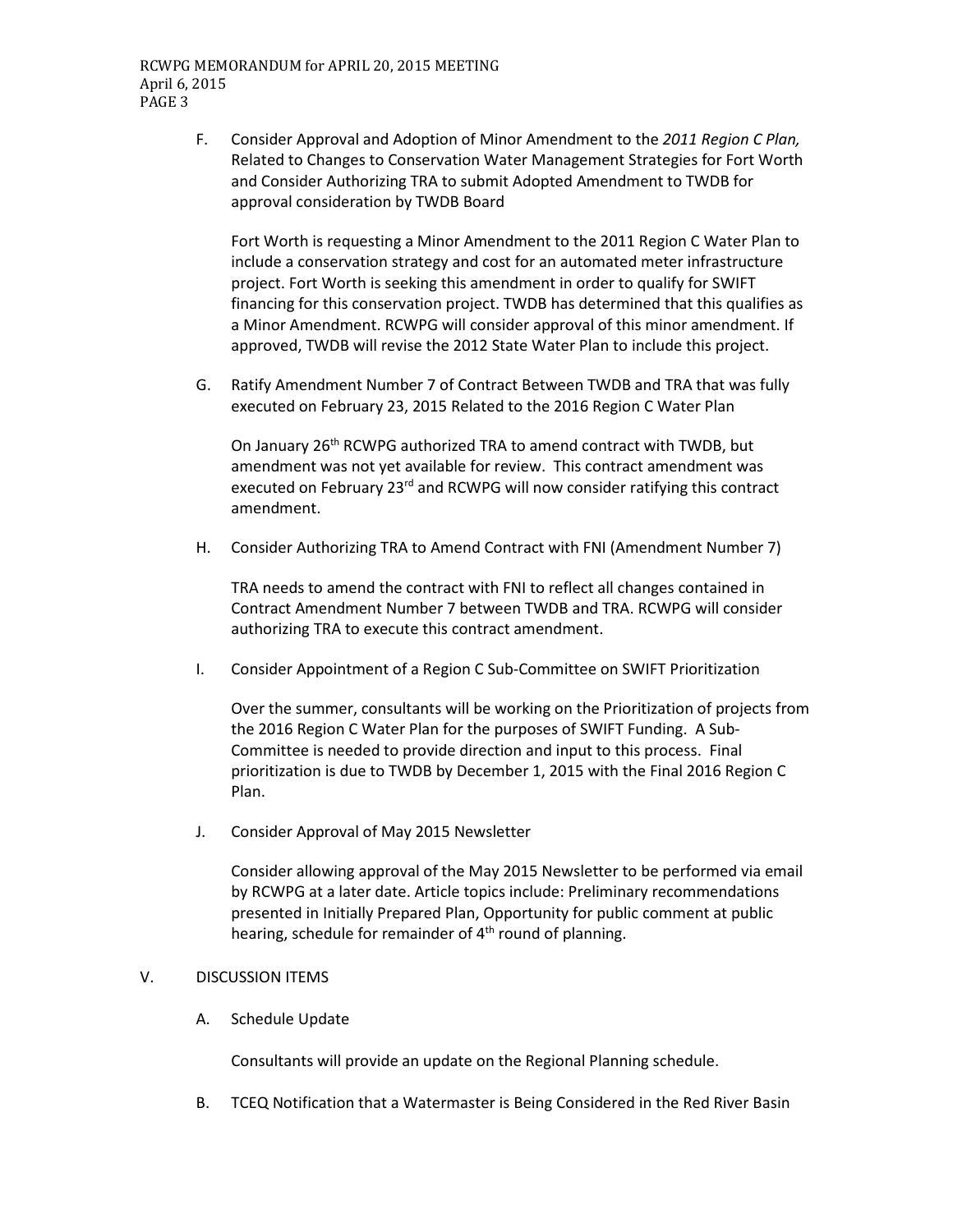Region C received a letter from TCEQ stating that TCEQ is currently evaluating the Red River Basin to determine whether there is a need to establish a watermaster. TCEQ is soliciting input from stakeholders. Written comments are due March 27, 2015.

# VI. OTHER DISCUSSION

- A. Updates from the Chair
- B. Report from Regional Liaisons
- C. Report from Texas Water Development Board
- D. Report from Texas Department of Agriculture
- E. Report from Texas Parks and Wildlife Department
- F. Other Reports
- G. Confirm Date and Location of Hearing for IPP Possible dates include: June 24, 2015, 7:00 P.M., Bob Duncan Center, 2800 Center Street, Arlington, Texas, 76014
- H. Confirm Date and Location of Next Meeting Possible dates include: September 28, 1:00 P.M., TRA Central Wastewater Treatment Plant, 6500 W. Singleton Blvd, Grand Prairie, Texas, 75212
- I. Public Comments

## VII. ADJOURNMENT

The following items are enclosed with this memorandum:

- 1. RCWPG Agenda April 20, 2015
- 2. RCWPG Minutes January 26, 2015
- 3. RCWPG Minutes March 2, 2015
- cc: Ms. Fiona Allen, Designated Alternate for Kevin Ward Ms. Marion Henderson, Designated Alternate for Robert Scott Mr. Tim Fisher, Designated Alternate for Howard Martin Judge Spanky Carter, Designated Alternate for G. K. Maenius Mr. Rick Shaffer, Designated Alternate for James Hotopp Vacant, Designated Alternate for Jim McCarter Mr. John Lingenfelter, Designated Alternate for Dr. Thomas LaPoint Mr. Jim Oliver, Designated Alternate for Jack Stevens Mr. Mike Rickman, Designated Alternate for Tom Kula Mr. Craig Schkade, Designated Alternate for Russell Laughlin Mr. Ron Sellman, Designated Alternate for Drew Satterwhite Mr. Denis Qualls, Designated Alternate for Jody Puckett Vacant, Designated Alternate for Bob Riley Mr. Andy Cronberg, Designated Alternate for Frank Crumb Mr. Tim Welch, Designated Alternate for Steve Mundt Mr. Dennis Donoho, Designated Alternate for Connie Standridge Mr. Gary Clayton, Designated Alternate for Tom Woodward Mr. David Rutledge, Designated Alternate for Gary Spicer